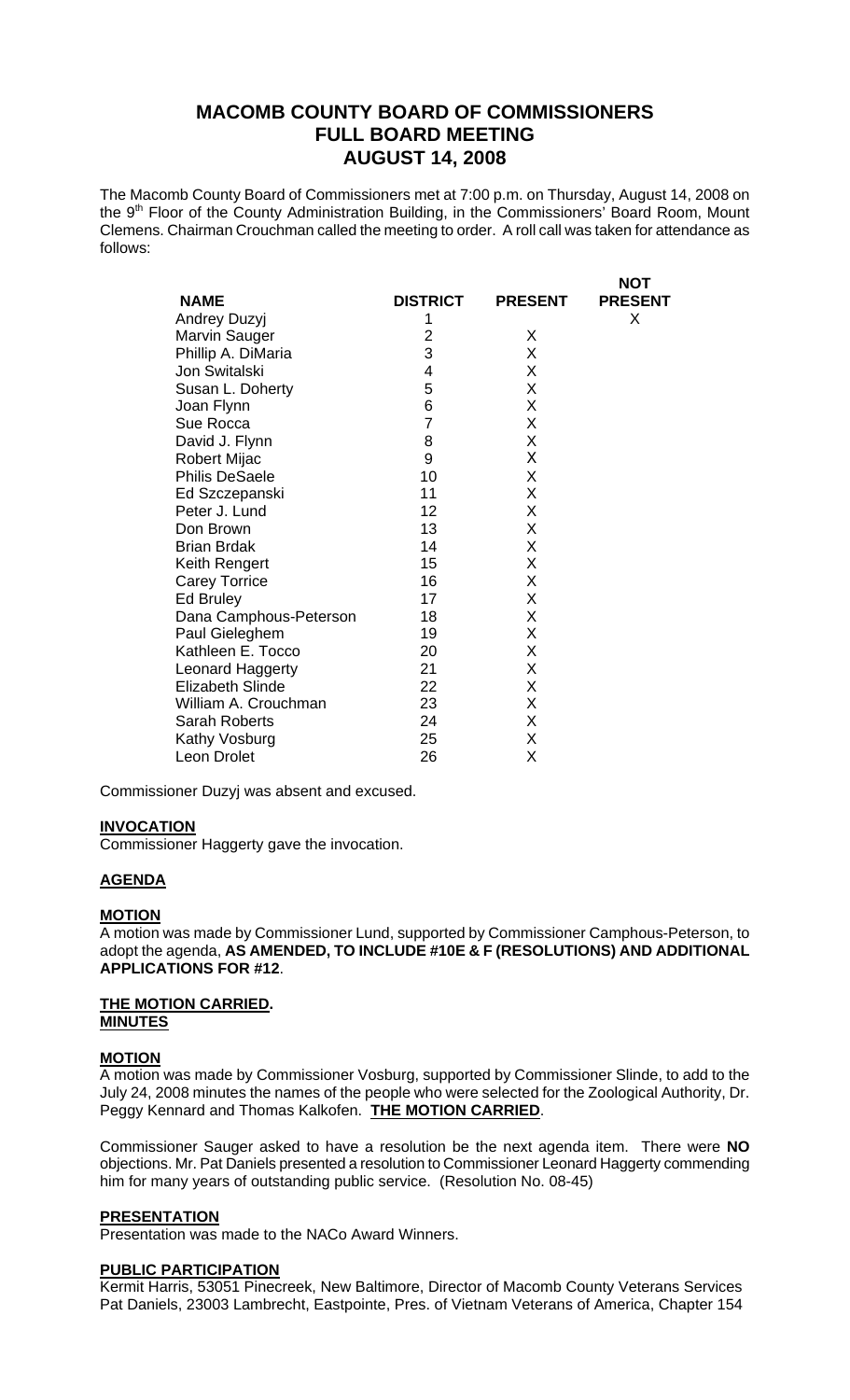MACOMB COUNTY BOARD OF COMMISSIONERS - FULL BOARD MEETING August 14, 2008

Jerry Gorski, Post Commander, VFW Post 6756, 25500 Sherwood, Warren James McCarthy, 2159 Parliament Drive, Sterling Heights Tom Miscovich, 21431 Willow Wisp, St. Clair Shores Richard Argyris, 32447 Kelly Road, Fraser Joe Miller, 28322 Anchor Drive, Chesterfield Bob Rasche, 20234 Williamson, Clinton Township, American Legion Tim Clinton, 45815 Berthoud Drive, Macomb Township

## *COMMITTEE REPORTS*

## **HEALTH SERVICES COMMITTEE – August 7, 2008**

## **MOTION**

The clerk read the recommendations from the Health Services Committee and a motion was made by Chair DeSaele, supported by Vice-Chair Camphous-Peterson, to adopt the committee recommendations:

- 1. Authorize the Health Department to go out on bid for professional services pursuant to a current Michigan Department of Environmental Quality (MDEQ) Water Quality Monitoring Grant.
- 2. Authorize extension of Environmental Consulting & Technology's existing contract for the drinking water protection project through September 30, 2009.

## **THE MOTION CARRIED.**

## **COMMUNITY SERVICES COMMITTEE – August 8, 2008**

### **MOTION**

The clerk read the recommendations from the Community Services Committee and a motion was made by Chair Tocco, supported by Vice-Chair Drolet, to adopt the committee recommendations:

Commissioner DiMaria asked to separate Item #4. There were **NO** objections.

- 1. Authorize the Macomb County Community Services Agency to receive community development block grant funds from the City of Roseville in the amount of \$30,000.
- 2. Authorize the Macomb County Community Services Agency to receive community development block grant funds from the City of St. Clair Shores in the amount of \$4,000.
- 3. Authorize the Macomb County Community Services Agency to receive funds from the City of Warren for homebuyer preparation case management services.
- 5. Urge the Macomb County Library Board to designate Sandy Casamer to act as the liaison in all discussions with the Board of Commissioners and the Library Board.
- 6. Authorize continuing negotiations with Wayne State University concerning the Macomb County Library as outlined in the Community Services Resolution adopted on June 13, 2008 and as approved by full board on June 19, 2008; a report concerning those negotiations shall be provided at the September Community Services meeting with a goal of having final agreements to be submitted to the Community Services Committee at that time and if approved to be placed on the September full board meeting agenda.
- 7. Authorize Macomb MSU Extension to accept year one of a three year contract agreement with the Michigan Department of Human Services/Youth Mentor Program for \$19,991.50 from October 1, 2008 through September 30, 2009.
- 8. Enter into a contract on behalf of MSU Extension with Universal Credit Services, Inc. to obtain tri-merged credit scores for clients as required for the National Foreclosure Mitigation Counseling (NFMC) Grant for foreclosure case management.

## **THE MOTION CARRIED.**

## **SEPARATED MOTION**

4. Place a proposition on the November 4, 2008 ballot to levy .04 mills to support Veterans' Services in Macomb County.

Commissioner DiMaria asked for a roll call vote. A discussion ensued.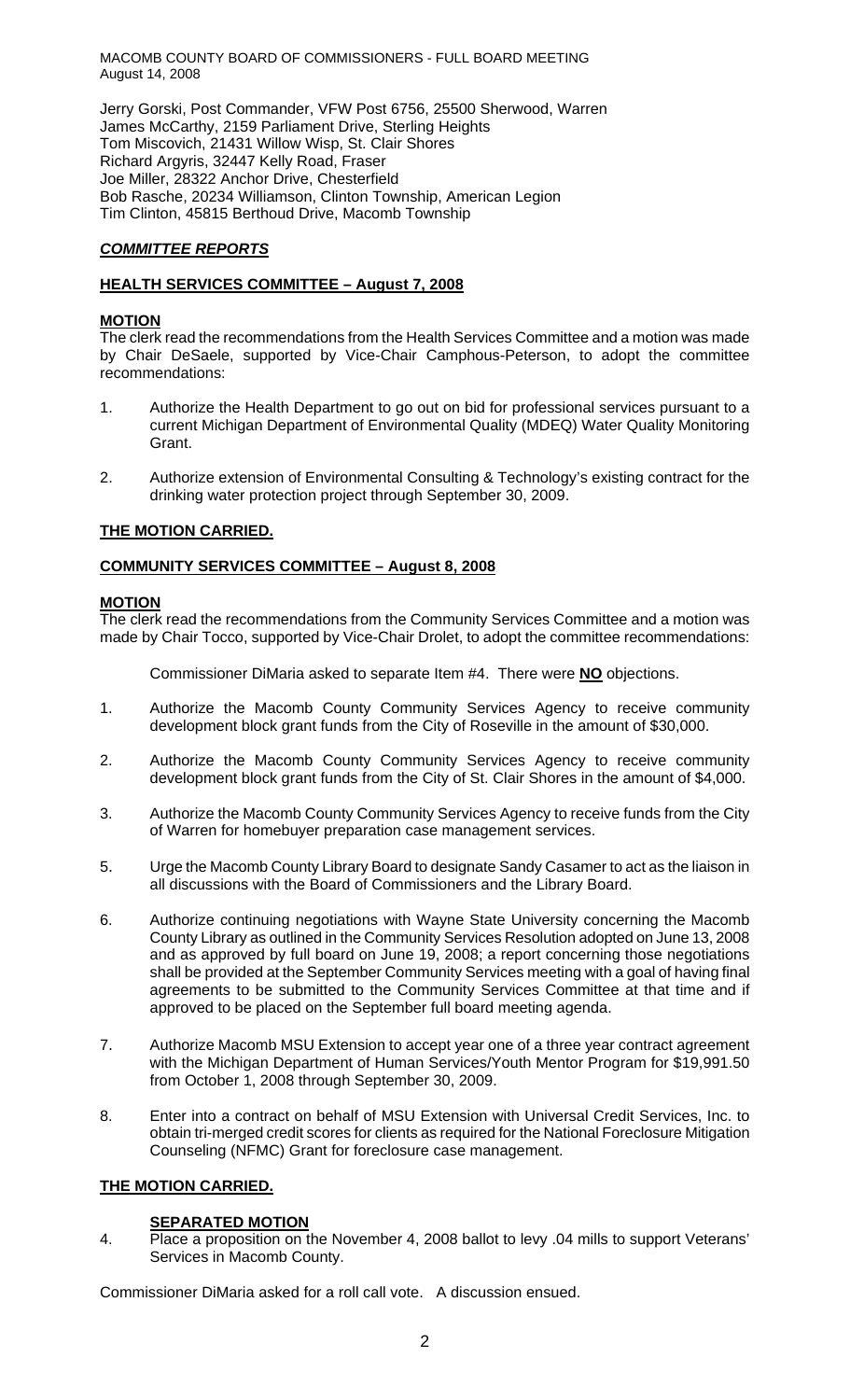MACOMB COUNTY BOARD OF COMMISSIONERS - FULL BOARD MEETING August 14, 2008

Commissioner Szczepanski **(VERBATIM)**: "I am opposed to new millages for our homeowners but even more than I are the voters who put me here. Therefore, I will be standing up for those who allow me to serve here by voting NO".

## **MOTION**

A motion was made by Commissioner Lund, supported by Commissioner Drolet, to suspend the rules.

A roll call vote was taken:

Voting Yes were: Brown, DeSaele, Drolet, Lund, Rengert, Rocca, Szczepanski and Vosburg. There were 8 "Yes" votes. Voting No were: Brdak, Bruley, Camphous-Peterson, DiMaria, Doherty, D. Flynn, J. Flynn, Gieleghem, Haggerty, Mijac, Roberts, Sauger, Slinde, Switalski, Tocco, Torrice and Crouchman. There were 17 "No" votes.

## **THE MOTION FAILED.**

### **MOTION**

A motion was made by Commissioner DiMaria, supported by Commissioner Sauger, to approve to place a proposition on the November 4, 2008 ballot to levy .04 mills to support Veterans' Services in Macomb County.

A roll call vote was taken:

Voting Yes were: Brdak, Bruley, Camphous-Peterson, DeSaele, DiMaria, Doherty, D. Flynn, J. Flynn, Gieleghem, Haggerty, Mijac, Rengert, Roberts, Rocca, Sauger, Slinde, Switalski, Tocco, Torrice, Vosburg and Crouchman. There were 21 "Yes" votes.

Voting No were: Brown, Drolet, Lund and Szczepanski. There were 4 "No" votes.

### **THE MOTION CARRIED.**

### **SENIOR CITIZENS COMMITTEE – August 8, 2008**

#### **MOTION**

The clerk read the recommendation from the Senior Citizens Committee and a motion was made by Chair Gieleghem, supported by Vice-Chair Rocca, to adopt the committee recommendation:

1. Accept Area Agency on Aging 1-B FY 2009 annual implementation plan.

### **THE MOTION CARRIED.**

#### **PERSONNEL COMMITTEE – August 11, 2008**

#### **MOTION**

The clerk read the recommendations from the Personnel Committee and a motion was made by Chair Camphous-Peterson, supported by Vice-Chair Duzyj, to adopt the committee recommendations:

- 1. Recommend that the Board of Commissioners approve the reduction in workforce policy for non-represented staff, as modified. (Record no vote for Bruley)
- 2. Approve reconfirmation of the following vacancies pursuant to the motion passed by the Ad Hoc Committee on August 6, 2008:

One Community Health Technician **Health**<br>
One Teacher III

Community Services Agency

- 3. Approve elimination of the full time Prescription Drug Clerk position in the Senior Citizen Services department.
- 4. Approve a title change of Prescription Resource Network Assistant to Prescription Resource Network Advocate in the Senior Citizen Services department.

#### **THE MOTION CARRIED.**

## **LEGISLATIVE AND ADMINISTRATIVE SERVICES COMMITTEE – August 11, 2008**

#### **MOTION**

The clerk read the recommendations from the Legislative and Administrative Services Committee and a motion was made by Chair Lund, supported by Vice-Chair Switalski, to adopt the committee recommendations:

1. Approve the following miscellaneous department requests:

TWO BLACKBERRY 713e PHONES FOR THE FRIEND OF THE COURT AT A TOTAL COST NOT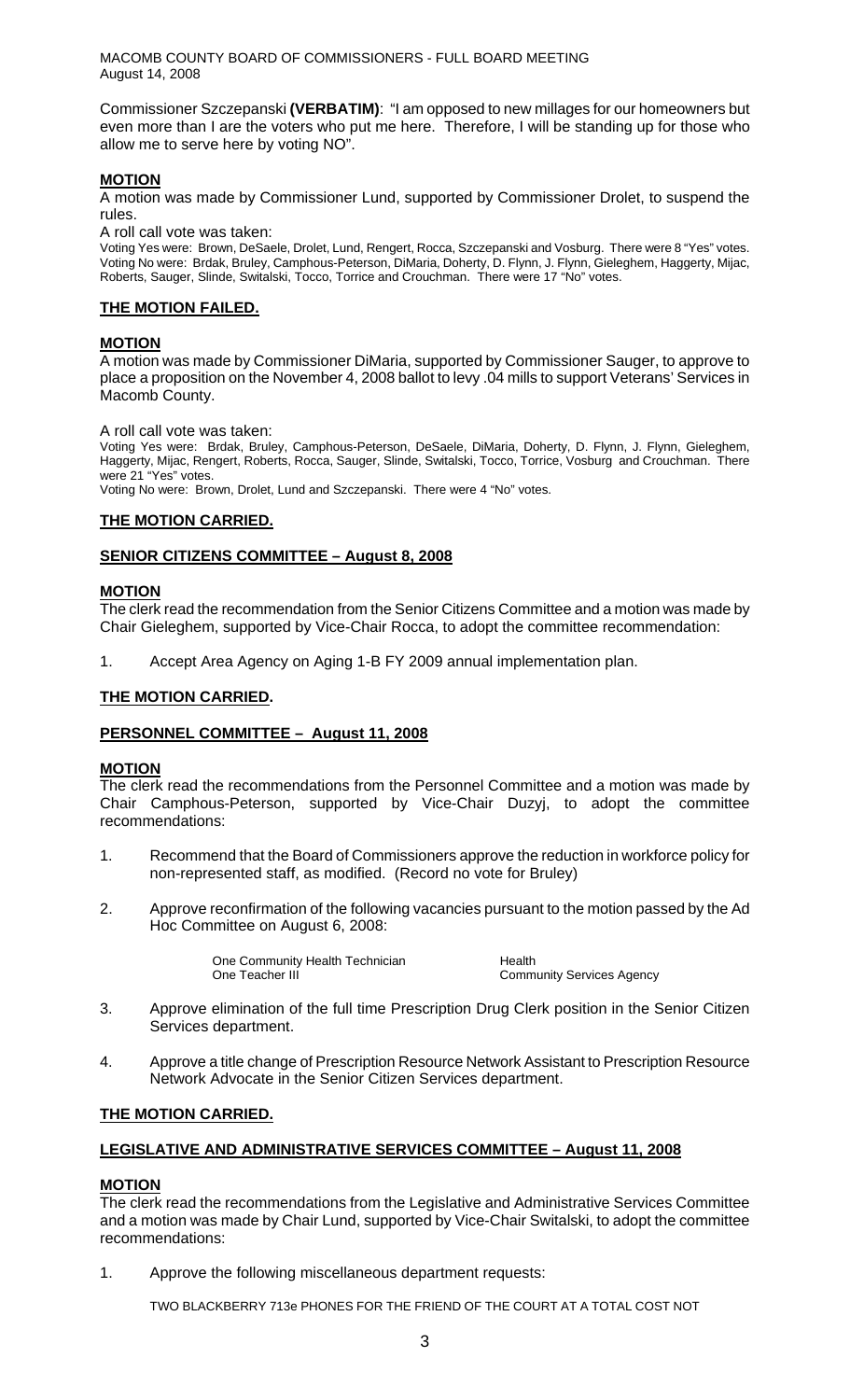TO EXCEED \$230 AND A TOTAL MONTHLY RECURRING CHARGE OF \$160; FUNDING IS AVAILABLE IN THE FOC ADMIN FUND; ONE SYMMETRA UPS GENERAL FOR INFORMATION TECHNOLOGY AT A COST NOT TO

EXCEED \$15,078; FUNDING IS AVAILABLE IN THE IT CAPITAL FUND;

ONE FUJITSU SCANNER WITH KOFAX CARD AND CABLE, AND FOUR HP UNIVERSAL HARD DRIVES FOR THE PROSECUTING ATTORNEY'S OFFICE AT A COST NOT TO EXCEED \$15,371.71; FUNDING IS AVAILABLE IN IT CAPITAL;

ONE LAPTOP COMPUTER, ONE MICROSOFT OFFICE 2007 LICENSE, ONE GROUPWISE LICENSE, ONE ZONE ALARM PRO 5 LICENSE, ONE LAVASOFT AD-AWARE LICENSE, AND ONE USB OPTICAL MOUSE FOR FAMILY PLANNING AT THE PUBLIC HEALTH DEPARTMENT AT A COST NOT TO EXCEED \$1,934.35; FUNDING IS AVAILABLE IN THE PUBLIC HEALTH FAMILY PLANNING GRANT FUND;

ONE DOMESTIC WIRELESS AIR CARD FOR THE PURCHASING DEPARTMENT AT A ONE-TIME COST NOT TO EXCEED \$50 AND A MONTHLY RECURRING CHARGE OF \$50; FUNDING IS AVAILABLE IN THE PURCHASING – PRINT SHOP OPERATING BUDGET;

ONE MOBILE DATA COMPUTER FOR THE SHERIFF'S OFFICE AT A COST OF \$5,195; FUNDING IS AVAILABLE IN THE SHERIFF'S OPERATION WHILE INTOXICATED FORFEITURE FUNDS; AND

ONE LASER JET PRINTER FOR THE SHERIFF'S OFFICE AT A COST OF \$1,295.49; FUNDING IS AVAILABLE IN THE SHERIFF'S E911 UPGRADE CAPITAL PROJECT FUND.

2. Approve extension of the AT&T Centrex/Local/Long-Distance contracts as detailed in correspondence from the IT Director.

## **THE MOTION CARRIED**.

## **BUDGET COMMITTEE – August 12, 2008**

## **MOTION**

The clerk read the recommendations from the Budget Committee and a motion was made by Chair Brown, supported by Vice-Chair Sauger, to adopt the committee recommendations:

- 1. Adopt the 2007 Comprehensive Annual Financial Report and 2007 Single Audit Report as prepared by the audit firm Rehmann Robson.
- 2. Amend Macomb County budget by eliminating the position of Director of the County Library effective September 1, 2008.
- 3. Authorize to reassign Account Clerk IV Susan Bates to a temporary position of Business Counselor in the Planning and Economic Development Department. Funding for this position will be offset by a grant from the Michigan SBTDC.
- 4. Accept the 2008/2009 Prosecuting Attorney Auto Theft Grant renewal in the amount of \$147,772, which requires a county match of \$70,554. Funding is available in the 2008 budget.
- 5. Accept the 2008/2009 Sheriff Department Macomb Auto Theft Grant (MATS) renewal in the amount of \$1,169,974, which requires a county match of \$245,126. Funding is available in the 2008 budget.

## **THE MOTION CARRIED.**

## **JUSTICE AND PUBLIC SAFETY COMMITTEE – August 12, 2008**

## **MOTION**

The clerk read the recommendation from the Justice and Public Safety Committee and a motion was made by Chair Rengert, supported by Vice-Chair Brdak, to adopt the committee recommendation:

1. Approve the continuance of the service contract with Security Corporation. This service contract covers all fire control systems and the closed circuit video and video recording devices at the Juvenile Justice Center.

## **THE MOTION CARRIED.**

## **FINANCE COMMITTEE – August 13, 2008**

## **MOTION**

The clerk read the recommendations from the Finance Committee and a motion was made by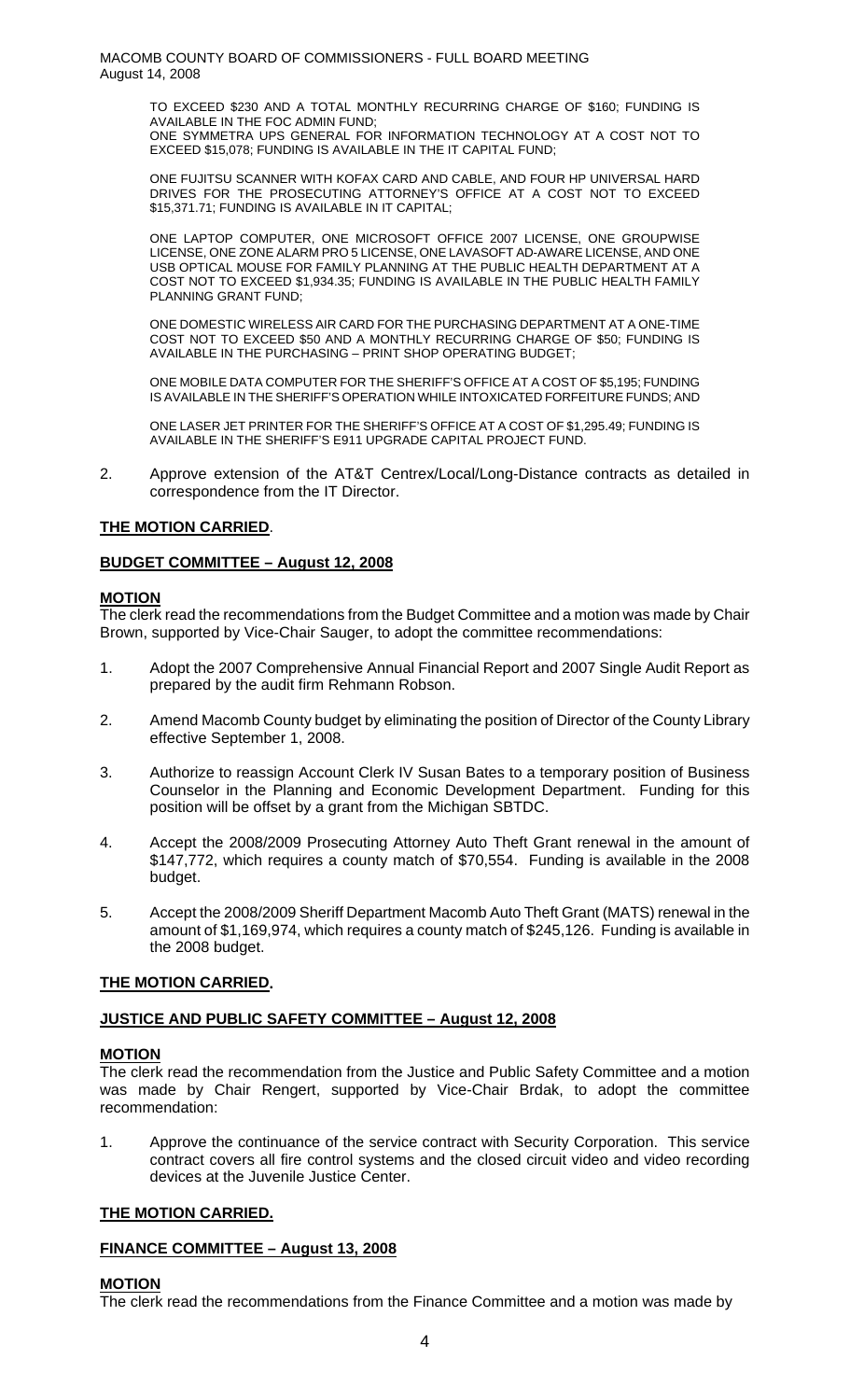MACOMB COUNTY BOARD OF COMMISSIONERS - FULL BOARD MEETING August 14, 2008

Chair Slinde, supported by Vice-Chair Szczepanski, to adopt the committee recommendations:

1. Approve the monthly bills (with corrections, deletions and/or addenda) and authorize payment; further, to approve the payroll in the total amount of \$5,746,822.61, with necessary modifications to the appropriations.

#### **THE MOTION CARRIED.**

#### **OPERATIONAL SERVICES COMMITTEE – August 13, 2008**

#### **MOTION**

The clerk read the recommendations from the Operational Services Committee and a motion was made by Chair Joan Flynn**,** supported by Vice-Chair Tocco, to adopt the committee recommendations:

1. Authorize payment for the following invoices:

| Juvenile Justice Center- Phase II | Bernco, Inc.                   | \$287,466.81 |
|-----------------------------------|--------------------------------|--------------|
| Juvenile Justice Center- Phase II | <b>Wakely Associates, Inc.</b> | 27.282.56    |

Further, funds are available in the capital budget.

2. Authorize the Facilities and Operations Department to improve the County Clerk Vital Records counter as outlined to improve customer service at a cost not to exceed \$8,170 plus internal Information Technology Department costs of \$1,500; funds are available in the contingency account.

### **THE MOTION CARRIED.**

#### **RESOLUTIONS/TRIBUTES**

#### **MOTION**

A motion was made by Commissioner Vosburg, supported by Commissioner Camphous-Peterson, to adopt the following Resolutions:

Board Chair asked to separate Res No. 08-56. There were **NO** objections.

| Res. No. 08-53 | Approving FY 2009 Annual Implementation Plan of the AAA 1-B for the<br>purpose of conveying such support to the AAA 1-B and the Michigan Office<br>of Services to the Aging, (offered by Gieleghem; recommended by Senior Citizens<br>Committee on 08/08/08) |
|----------------|--------------------------------------------------------------------------------------------------------------------------------------------------------------------------------------------------------------------------------------------------------------|
| Res. No. 08-52 | Congratulating Healthstyles Worksite Wellness Program - 20th Anniversary,<br>(offered by DeSaele, Camphous-Peterson, J. Flynn and Slinde; recommended by<br>Finance Committee on 08/13/08)                                                                   |
| Res. No. 08-54 | Honoring Gloria J. Jeff, (offered by Board Chair; recommended by Finance<br>Committee on 08/13/08)                                                                                                                                                           |
| Res. No. 08-55 | Commending All About Animals on the Opening of the First High Volume,<br>Low Cost Spay/Neuter Clinic in Southeast Michigan, offered by Torrice)                                                                                                              |

#### **THE MOTION CARRIED.**

#### **SEPARATED RESOLUTION**

Res. No. 08-56 Full Faith and Credit Bond Resolution for the Chapaton Retention Basin, (offered by J. Flynn on behalf of board; recommended by Operational Services Committee on 08/13/08)

A roll call vote was taken:

Voting Yes were: Brdak, Brown, Bruley, Camphous-Peterson, DeSaele, DiMaria, Doherty, Drolet, D. Flynn, J. Flynn, Gieleghem, Haggerty, Lund, Mijac, Rengert, Roberts, Rocca, Sauger, Slinde, Switalski, Szczepanski, Tocco, Torrice, Vosburg and Crouchman. There were 25 "Yes" votes. There were 0 "No" votes.

#### **MOTION**

A motion was made by Commissioner Doherty, supported by Commissioner Tocco, to adopt Resolution No. 08-56.

#### **THE MOTION CARRIED.**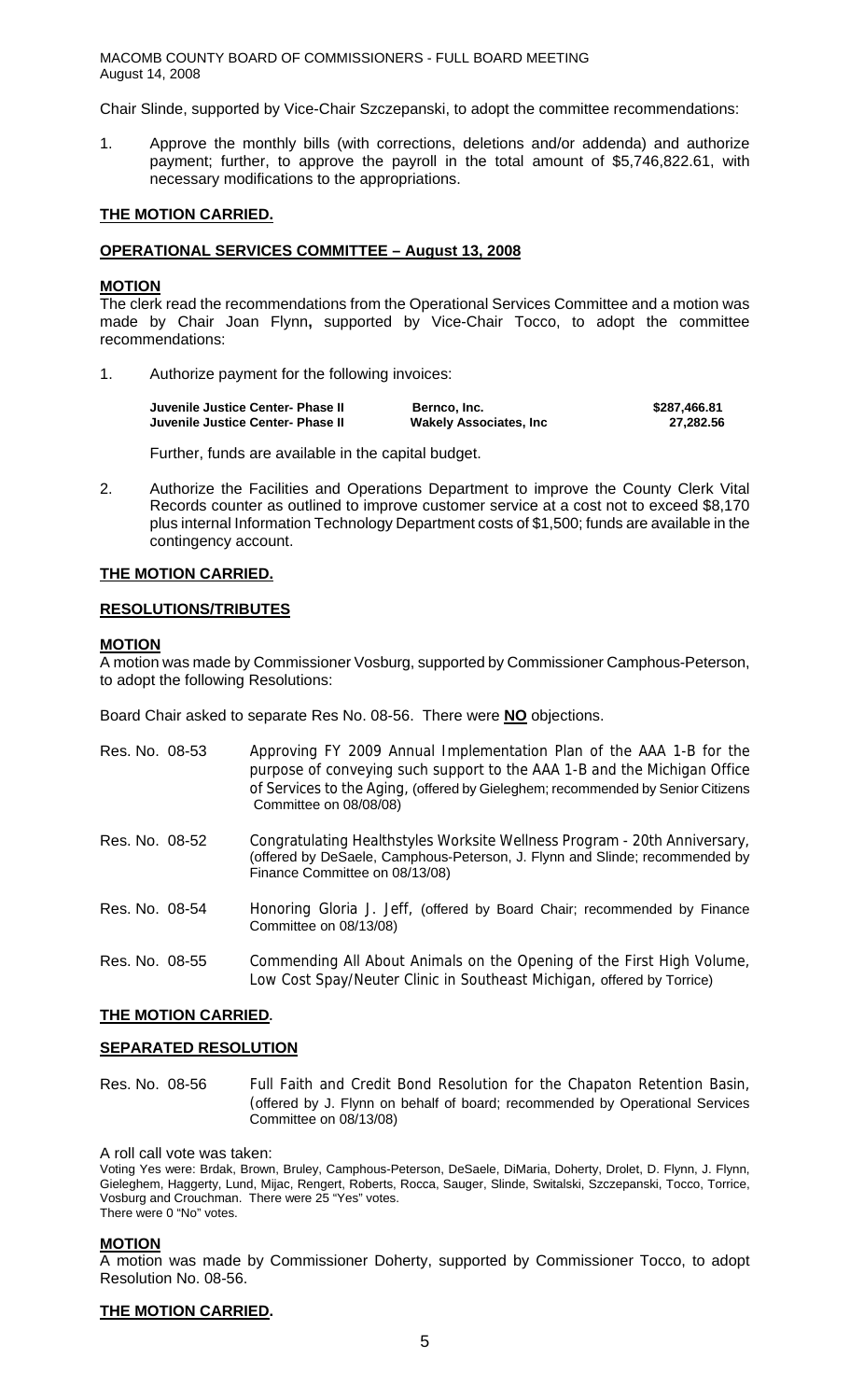## **ITEM WAIVED BY PED COMMITTEE CHAIR:**

#### **MOTION**

A motion was made by Commissioner Vosburg, supported by Commissioner Doherty, to approve agreement between Macomb HOME Consortium and Macomb County Chapter of Habitat for Humanity to provide HOME Consortium funding.

#### **THE MOTION CARRIED.**

### **APPOINTMENTS**

#### a) **Substance Abuse Advisory Council**  *5 reappointments; (5 applications); terms expiring 08/31/11*  Gary Burnett, Kathy Rager, Sgt. Patrick Richard, Joanne Smyth and Patti Steele were reappointed.

#### **MOTION**

A motion was made by Commissioner J. Flynn, supported by Commissioner Slinde, to approve the reappointments to the Substance Abuse Advisory Council. **THE MOTION CARRIED.** 

b) **Veterans Affairs Commission:**

 *2 vacancies – 4 year terms (August 1, 2008 thru July 31, 2012) (14 applications)* 

| Philip Abdoo             |  |
|--------------------------|--|
| <b>Philip Candela</b>    |  |
| <b>Terry Champion</b>    |  |
| Marco Cuenca             |  |
| Kyle Jason               |  |
| James McCarthy           |  |
| <b>Natalie McPherson</b> |  |

Robert Nicholson Alan Opra Gerard Szydloski **John Whitworth** Harry Woods Joseph Wrobel Thomas Yaschen

A roll call vote was taken with each Commissioner voting for 2 applicants and a majority vote recorded for appointment.

There were 0 votes for: Philip Abdoo, Philip Candela, Terry Champion and Thomas Yaschen.

Voting for Marco Cuenca was: Brdak, Brown, Bruley, DeSaele, DiMaria, D. Flynn, J. Flynn, Gieleghem, Mijac, Roberts, Sauger, Slinde, Switalski, Szczepanski, Tocco, Torrice and Vosburg. There were 17 votes for Cuenca.

Voting for Kyle Jason was: Doherty and Haggerty. There were 2 votes for Jason.

Voting for James McCarthy was: DeSaele, Haggerty, Rocca, Slinde and Crouchman. There were 5 votes for McCarthy.

Voting for Natalie McPherson was: Brdak, Bruley, Camphous-Peterson, DiMaria, Doherty, D. Flynn, J. Flynn, Gieleghem, Mijac, Roberts, Switalski, Szczepanski, Tocco, Torrice and Vosburg. There were 15 votes for McPherson.

Voting for Robert Nicholson was: Rocca. There was 1 vote for Nicholson.

Voting for Alan Opra was: Camphous-Peterson, Sauger and Crouchman. There were 3 votes for Opra.

Voting for Gerard Szydloski was: Rengert. There was 1 vote for Szydloski.

Voting for John Whitworth was: Drolet and Lund. There were 2 votes for Whitworth.

Voting for Harry Woods was: Brown, Drolet and Lund. There were 3 votes for Woods.

Voting for Joseph Wrobel was: Rengert. There was 1 vote for Wrobel.

Marco Cuenca and Natalie McPherson were appointed.

## **NEW BUSINESS**

None

# **PUBLIC PARTICIPATION**

None

## **ROLL CALL**

| <b>NAME</b>         | <b>DISTRICT</b> | <b>PRESENT</b> | <b>NOT</b><br><b>PRESENT</b> |
|---------------------|-----------------|----------------|------------------------------|
| <b>Andrey Duzyj</b> |                 |                |                              |
| Marvin Sauger       | 2               |                |                              |
| Phillip A. DiMaria  | 3               |                |                              |
| Jon Switalski       |                 |                |                              |
| Susan L. Doherty    | 5               |                |                              |
| Joan Flynn          | 6               |                |                              |